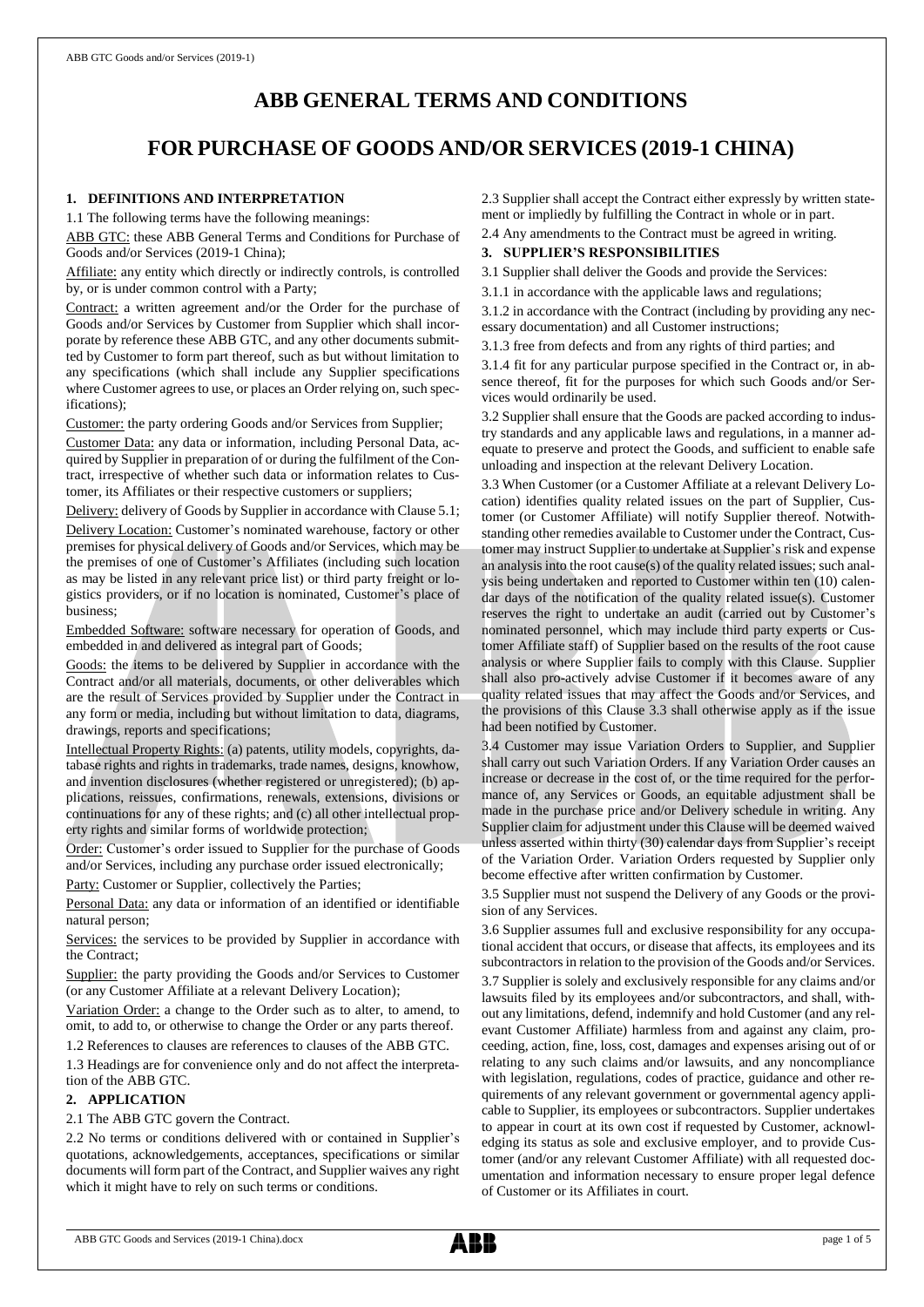3.8 Customer is authorized to make, or procure the making of, any payments due to Supplier's employees and subcontractors providing Goods and/or Services under the Contract, in order to avoid lawsuits, liens or encumbrances. Such payments may be made through withholding Supplier's credits, offsetting or in any other way. Supplier shall provide any support requested by Customer with regard to such payments and indemnify and hold harmless Customer and its Affiliates for any payments made.

## **4. PAYMENT, INVOICING**

4.1 In consideration of the Goods delivered and/or the Services provided by Supplier in accordance with the Contract, Customer shall pay to Supplier the purchase price stated in the Contract provided the invoice fulfils the requirements defined by Customer. Payment shall be made in the country in which Supplier is registered, to a bank account in the name of Supplier. The price is inclusive of all fees and taxes (other than VAT or equivalent) and of all costs of manufacturing, processing, warehousing and packaging (including returning any returnable packaging) of any Goods.

4.2 Supplier shall submit invoices in an auditable form, complying with applicable laws, generally accepted accounting principles and the specific Customer requirements, containing the following minimum information: Supplier name, address and reference person including contact details; invoice date; invoice number; Order number and Supplier number; address of Customer; quantity; specification of Goods and/or Services; price (total amount invoiced); currency; tax or VAT amount; tax or VAT number; Authorized Economic Operator and/or Approved Exporter Authorization number and/or other customs identification number, if applicable; payment terms as agreed. Supplier shall state the Order number on all invoices (in particular but not limited to commercial, pro forma or customs invoices).

4.3 Invoices must be sent to the billing address specified in the Contract (or as otherwise agreed with Customer).

4.4 Customer shall pay the invoice in accordance with the payment terms agreed in the Contract.

4.5 Customer will reimburse expenses only at cost and to the extent agreed in writing.

4.6 Services charged on the basis of hourly rates require written confirmation of Supplier's time sheets by Customer. Supplier shall submit such time sheets to Customer for confirmation as may be instructed by Customer but latest together with any related invoice. Confirmation of time sheets cannot be construed as acknowledgement of any claims. Customer is not obliged to pay invoices based on time sheets which are not confirmed by Customer in writing.

4.7 Customer reserves the right to set off or withhold payment for Goods and/or Services not provided in accordance with the Contract.

## **5. DELIVERY, PERFORMANCE OF SERVICES**

5.1 Unless agreed otherwise in the Contract, the Goods shall be delivered in accordance with INCOTERMS 2010 FCA, to the Delivery Location.

5.2 The Services shall be provided at the Delivery Location.

5.3 Supplier shall provide, no later than at the time of acceptance of the Contract, the following minimum information: number of packages and contents, the customs tariff numbers of the country of consignment, and the countries of origin for all Goods. For controlled Goods, the relevant national export control numbers must be indicated and, if the Goods and/or Services are subject to U.S. export regulations, the U.S. Export Control Classification Numbers (ECCN) or classification numbers of the International Traffic in Arms Regulations (ITAR) must be specified. Proofs of preferential origin as well as conformity declarations and marks of the country of consignment or destination are to be submitted without being requested; certificates of origin upon request.

5.4 The Goods shall be delivered, and Services shall be provided, during Customer's business hours (or those of the requested Delivery Location) unless otherwise requested by Customer.

5.5 Upon Delivery, Supplier (or its appointed carrier) shall provide Customer (or, if requested, any nominated Customer Affiliate at the Delivery Location) a delivery note and any other required export and import documents not mentioned in Clause 5.3. If Customer has approved partial delivery, such delivery note shall also include the outstanding balance.

5.6 Ownership of the Goods passes to Customer at Delivery. To the extent that the Goods contain Embedded Software, ownership of such Embedded Software will not passto Customer, but Supplier shall grant, or – as applicable – shall procure that the third party owner grants, Customer and all users a worldwide, irrevocable, perpetual, transferable, non-exclusive, royalty-free right to use the Embedded Software as integral part of such Goods and/or for servicing either of them. For the avoidance of doubt, Supplier shall have no rights of retention of title, and Supplier will convey good title to the Goods, free of any liens or encumbrances (but transfer of title and ownership in the Goods to Customer shall not release Customer from its obligation to pay for those Goods, in accordance with the terms of the Contract).

## **6. ACCEPTANCE**

6.1 Delivery of Goods or provision of Services shall not be deemed to be acceptance of such Goods or Services by Customer. Customer (or its nominated Customer Affiliate at the Delivery Location) shall have reasonable time to inspect or test the Goods and/or Services and to report any defects to Supplier. If a defect in the Goods and/or Services was not reasonably detectable during the inspection, Customer (or its nominated Customer Affiliate at the Delivery Location) shall have reasonable time to provide notice of such defect after it has become apparent and/or to reject the Goods and/or Services.

6.2 The Parties may agree on a certain acceptance procedure, in which case acceptance will be subject to Customer's written acceptance statement (or that of Customer's nominated Affiliate). Supplier shall inform Customer (and any relevant Customer Affiliate) in writing within a reasonable time period in advance when the Goods and/or Services are ready for acceptance.

6.3 Customer may enforce any remedy defined in the Contract for any rejected Goods or Services.

### **7. DELAY**

Supplier will deliver Goods in accordance with any date or time, and at least in accordance with any lead times, specified in the Contract. If the Delivery of Goods or the provision of Services does not comply with the agreed date(s), Customer may:

7.1 terminate the Contract in whole or in part;

7.2 refuse any subsequent delivery of the Goods or provision of the Services;

7.3 recover from Supplier any expenses reasonably incurred by Customer (or any affected Customer Affiliate) in obtaining the Goods and/or Services in substitution from another supplier;

7.4 claim damages for any cost, loss, expenses and liquidated damages incurred by Customer (or by any affected Customer Affiliate) which are attributable to Supplier's delay;

7.5 claim liquidated damages as agreed in the Contract;

and it is agreed that Customer may select one or more such remedies, and recovering costs or damages under any of Clauses 7.3 to 7.5 shall not exclude Customer from recovering other costs or damages under the other parts of this Clause 7.

## **8. WARRANTY AND REMEDIES**

8.1 Supplier warrants that the Goods and/or Services comply with the Contract, including but without limitation to Supplier's responsibilities as defined in Clause 3.1.

8.2 Supplier warrants that the Goods are new and unused at the date of Delivery and remain free from defects during the warranty period.

8.3 The warranty period is twenty four (24) months from Delivery, or as otherwise set out in the Contract.

8.4 In case of breach of any warranty which is not remedied within forty-eight (48) hours from Customer's notification, or in case of any other breach of the Contract, Customer is entitled to enforce any or all of the following remedies at its discretion and at Supplier's expense:

8.4.1 to give Supplier an opportunity to carry out any additional work necessary to ensure that the Contract is fulfilled;

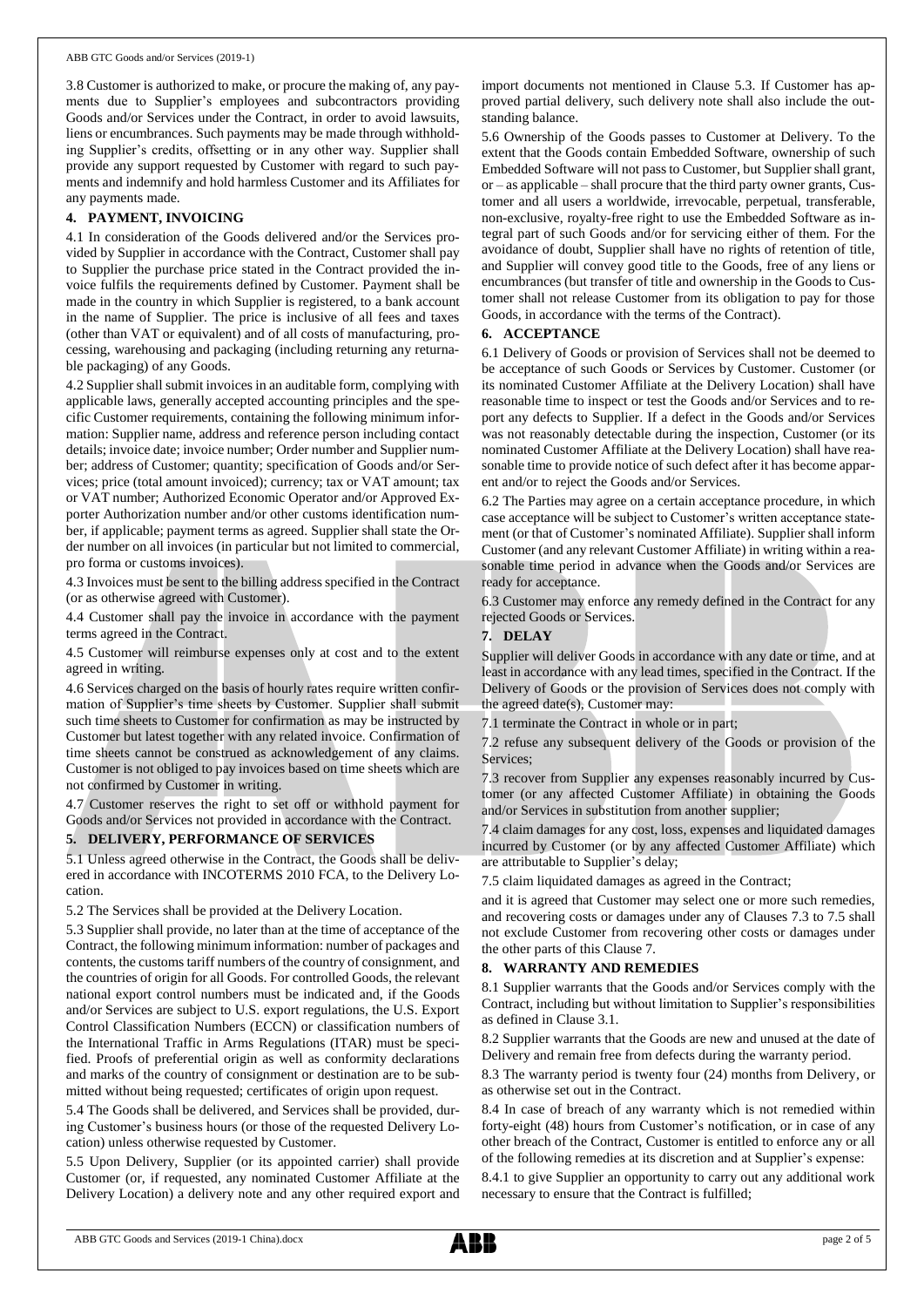8.4.2 to require Supplier promptly to repair or replace the defective Goods and/or Services;

8.4.2 to carry out (or to instruct a third party to carry out) any additional work necessary to make the Goods and/or Services comply with the Contract;

8.4.3 to refuse any further Goods and/or Services;

8.4.4 to require Supplier to indemnify and hold harmless Customer (and any relevant Customer Affiliate) for such damages as may have been sustained by Customer (or any Customer Affiliate) as a result of Supplier's breach of the Contract;

8.4.5 to terminate the Contract, and in such event:

8.4.5.1 Customer has no obligation to compensate Supplier (including paying for the Goods and/or Services which have been rejected); and

8.4.5.2 at Customer's option, Supplier shall pay back to Customer any remuneration received from Customer for the Goods and/or Services and take back the Goods at Supplier's own cost and risk; and

8.4.5.3 Customer may source equivalent replacement goods and/or services from an alternative supplier (with any incremental costs incurred in doing so being for Supplier's account).

8.5 In case of a breach of any warranty, the entire warranty period shall be restarted for the defective Goods/Services from the date the remediation is completed to Customer's satisfaction.

8.6 The rights and remedies available to Customer under the Contract are cumulative and are not exclusive of any rights or remedies available at law or in equity.

## **9. INTELLECTUAL PROPERTY RIGHTS**

9.1 Subject to Clause 9.2, Supplier hereby grants Customer and its Affiliates, or undertakes to procure that Customer and its Affiliates are granted, a worldwide, irrevocable, transferable, sub-licensable, non-exclusive, royalty-free license to use the Intellectual Property Rights in the Goods, including Embedded Software, if any.

9.2 Supplier herewith assigns to Customer (or will assign to Customer's nominated Affiliate) full ownership rights in any Intellectual Property Rights in Goods resulting from the Services. Supplier further agrees, upon Customer's request and at its cost, to take all further steps necessary to perfect Customer's ownership (or that of its nominated Affiliate) to the Intellectual Property Rights.

9.3 Intellectual Property Rights in any Goods created by or licensed to Supplier prior or outside a Contract (Pre-Existing IPR) will remain vested in Supplier (or the third party owner). To the extent that Pre-Existing IPR are embedded in any Goods resulting from the Services, Supplier grants, or undertakes to procure that the third party owner grants, Customer and its Affiliates a worldwide, irrevocable, transferable, sub-licensable, non-exclusive, royalty-free license to use the Pre-Existing IPR as part of such Goods, including the right to improve, develop, market, distribute, sublicense or otherwise use such Pre-Existing IPR.

9.4 Supplier must specify in writing and prior to Delivery all open source software contained in or used by Embedded Software, if any, and request Customer's written approval. Supplier agrees to replace at its own cost any open source software components rejected by Customer with software of at least the same quality and functionality.

9.5 If any claim is made against Customer (or any Customer Affiliate) that the Goods and/or Services infringe a third party's Intellectual Property Rights, Supplier shall at its cost, but at Customer's discretion: (i) procure for Customer, Customer's Affiliates and Customer's clients, as the case may be, the right to continue using the Goods and/or Services; (ii) modify the Goods and/or Services so they cease to be infringing; or (iii) replace the Goods and/or Services with non-infringing equivalents. Otherwise, Customer is entitled to terminate the Contract and to reclaim all sums which it, or any Customer Affiliate, has paid to Supplier thereunder.

## **10. COMPLIANCE, INTEGRITY**

10.1 Supplier shall provide the Goods and/or Services in compliance with all relevant laws, regulations, and codes of practice.

10.2 Supplier and its subcontractors must comply with the ABB List of Prohibited and Restricted Substances and report to Customer (and/or any Customer Affiliate operating at the relevant Delivery Location) the substances contained in the Goods. Supplier must also comply with the reporting and other requirements regarding Conflict Minerals made available under **[www.abb.com](http://www.abb.com/) – Supplying – Material Compliance – ABB Policy and Supplier Requirements** or otherwise and shall provide Customer (and any relevant Customer Affiliate) with documents, certificates and statements as requested. Any statement made by Supplier to Customer (whether directly or indirectly) with regard to materials used for or in connection with the Goods and/or Services will be deemed to be a representation under the Contract.

10.3 Supplier represents and warrants that it is and will remain fully compliant with all applicable trade and customs laws, regulations, instructions, and policies, including, but not limited to, satisfying all necessary clearance requirements, proofs of origin, export and import licenses and exemptions from, and making all proper filings with appropriate governmental bodies and/or disclosures relating to the provision of services, the release or transfer of goods, hardware, software and technology.

10.4 No material or equipment included in or used for the Goods and/or Services must originate from any company or country listed in any relevant embargo issued by the authority in the country where the Goods and/or Services will be used, or by an authority otherwise having influence over the equipment and material forming part of the Goods and/or Services. If any of the Goods and/or Services are or will be subject to export restrictions, it is Supplier's responsibility to promptly inform Customer (and any relevant Customer Affiliate) in writing of the particulars of such restrictions.

10.5 Each Party warrants that it will not, directly or indirectly, and that each has no knowledge that other persons will, directly or indirectly, make any payment, gift or other commitment to its customers, to government officials or to agents, directors and employees of each Party, or any other party, in a manner contrary to applicable laws (including but not limited to the U. S. Foreign Corrupt Practices Act, the UK Bribery Act 2010 and, where applicable, legislation enacted by member states and signatories implementing the OECD Convention Combating Bribery of Foreign Officials), and shall comply with all relevant laws, regulations, ordinances and rules regarding bribery and corruption. Nothing in the Contract will render either Party or any of its Affiliates liable to reimburse the other for any such consideration given or promised.

10.6 Supplier herewith acknowledges and confirms that Supplier has received a copy of ABB's Code of Conduct and ABB's Supplier Code of Conduct or has been provided information on how to access both ABB Codes of Conduct online under **[www.abb.com/Integrity](http://www.abb.com/Integrity)**. Supplier agrees to perform its contractual obligations in accordance with both ABB Codes of Conduct.

10.7 ABB has established reporting channels where Supplier and its employees may report suspected violations of applicable laws, policies or standards of conduct (Web portal: **[www.abb.com/Integrity](http://www.abb.com/Integrity) – Reporting Channels**; contact details specified on this Web portal), and Supplier shall ensure that such reporting channels are used to report any suspected violations.

10.8 Any violation of an obligation contained in this Clause 10 is a material breach of the Contract and entitles the other Party to terminate the Contract with immediate effect and without prejudice to any further rights or remedies available thereunder or at law. Notwithstanding anything to the contrary in the Contract, Supplier shall, without any limitations, indemnify and hold harmless Customer (and any affected Customer Affiliate) for all liabilities, damages, cost or expenses incurred as a result of any such violation and/or termination of the Contract, or arising from export restrictions concealed by Supplier.

## **11. CONFIDENTIALITY, DATA SECURITY, DATA PROTECTION**

11.1 Supplier shall keep in strict confidence all Customer Data and any other information concerning Customer's or its Affiliates' business, their products and/or their technologies which Supplier obtains in connection with the Goods and/or Services to be provided (whether before or after acceptance of the Contract). Supplier shall restrict disclosure of

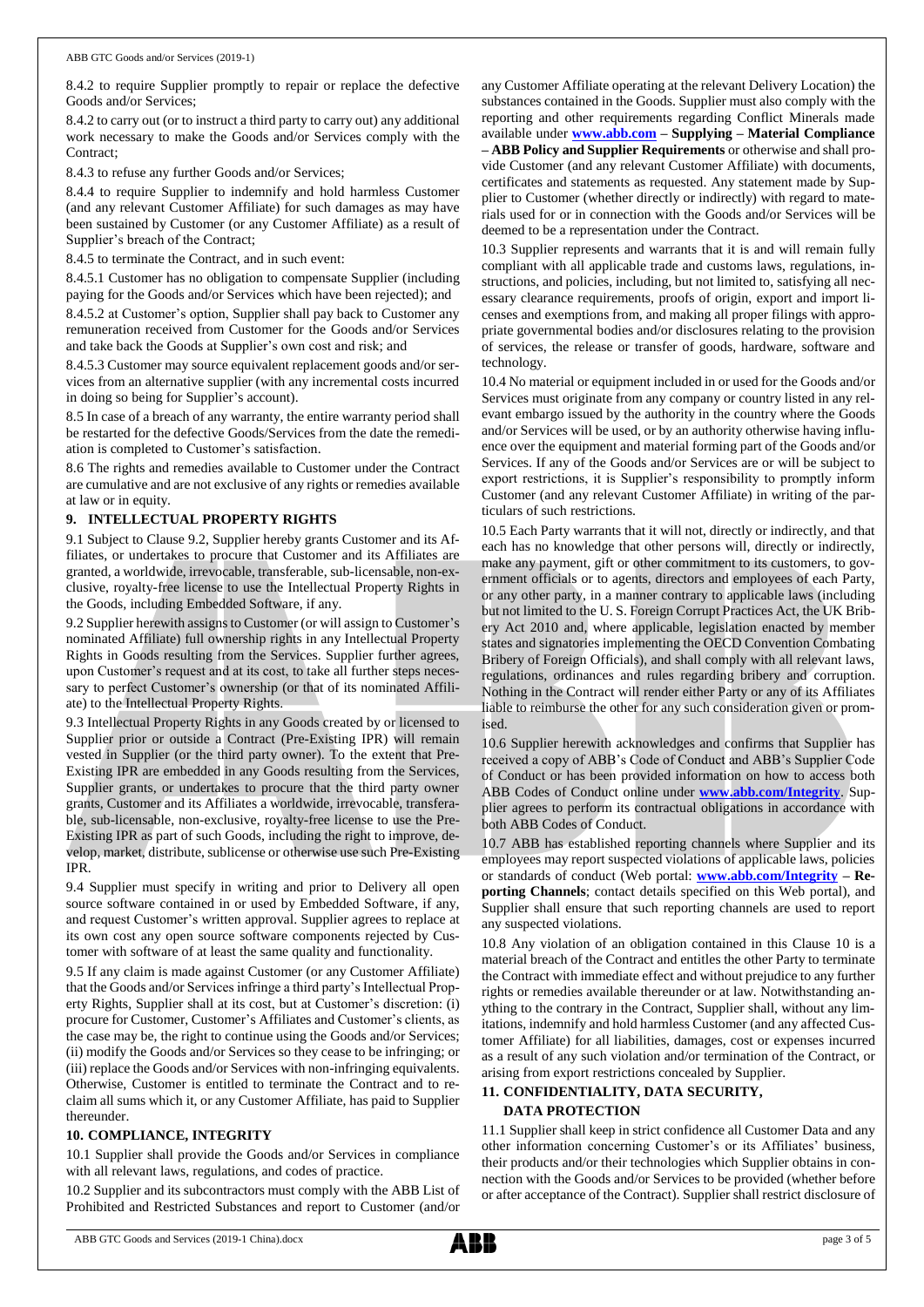#### ABB GTC Goods and/or Services (2019-1)

such confidential material to such of its employees, agents or subcontractors or other third parties as need to know the same for the purpose of the provision of the Goods and/or Services to Customer. Supplier shall ensure that such employees, agents, subcontractors or other third parties are subject to and comply with the same obligations of confidentiality as applicable to Supplier and will be liable for any unauthorized disclosures.

11.2 Supplier shall apply appropriate safeguards, adequate to the type of Customer Data to be protected, against the unauthorised access or disclosure of Customer Data and protect such Customer Data in accordance with the generally accepted standards of protection in the related industry, or in the same manner and to the same degree that it protects its own confidential and proprietary information – whichever standard is higher. Supplier may disclose confidential information to Permitted Additional Recipients (which means Supplier's authorised representatives, including auditors, legal counsel, consultants and advisors) provided always that: (i) such information is disclosed on a strict need-toknow basis; and (ii) such Permitted Additional Recipients sign with Supplier a confidentiality agreement with terms substantially similar hereto or, where applicable, are required to comply with codes of professional conduct ensuring confidentiality of such information. Supplier shall comply with, and ensure that the Permitted Additional Recipients comply with, any security procedure, policy or standard provided to Supplier by Customer or any of its Affiliates from time to time, and in particular with the ABB Cyber Security Requirements for Suppliers as made available under **[www.abb.com/Supplying/Cybersecu](http://www.abb.com/Supplying/Cybersecurity)[rity](http://www.abb.com/Supplying/Cybersecurity)**, or as otherwise set out in the Contract.

11.3 Supplier must not: (i) use Customer Data for any other purposes than for providing the Goods and/or Services; or (ii) reproduce the Customer Data in whole or in part in any form except as may be required by the Contract; or (iii) disclose Customer Data to any third party, except to Permitted Additional Recipients or with the prior written consent of Customer.

11.4 Supplier shall install and update at its own cost adequate virus protection software and operating system security patches for all computers and software utilized in connection with providing the Goods and/or Services.

11.5 Supplier shall inform Customer (and any affected Customer Affiliate) without delay about suspicion of breaches of data security or other serious incidents or irregularities regarding any Customer Data.

11.6 Supplier agrees that Customer (and any affected Customer Affiliate) may provide any information received from Supplier to other Affiliates of Customer and to third parties.

#### 11.7 **Protection of Personal Data**

11.7.1 If Customer discloses Personal Data to Supplier, Supplier shall comply with all applicable data protection laws and regulations.

11.7.2 Supplier shall apply appropriate physical, technical and organizational measures to ensure a level of security of Personal Data appropriate to the respective risk and the ability to ensure the ongoing confidentiality, integrity, availability and resilience of processing systems and services.

11.7.3 Supplier agrees that it will not withhold or delay its consent to any changes to this Clause 11 which in Customer's or its Affiliates' reasonable opinion are required to be made in order to comply with applicable data protection laws and regulations and/or with guidelines and advice from any competent supervisory authority, and agrees to implement any such changes at no additional cost to Customer.

11.7.4 Supplier acknowledges that the processing of Personal Data in accordance with the Contract may require the conclusion of additional data processing or data protection agreements with Customer or its Affiliates. To the extent such additional agreements are not initially concluded as part of the Contract, Supplier, its relevant Affiliates or subcontractors shall upon Customer's request promptly enter into any such agreement(s), as designated by Customer and as required by mandatory law or a competent data protection or other competent authority.

# **12. LIABILITY AND INDEMNITY**

12.1 Without prejudice to applicable mandatory law, Supplier shall, without any limitations, indemnify and hold harmless Customer, and

any affected Customer Affiliate, for all liabilities, damages, cost, losses or expenses incurred by Customer (or such Customer Affiliate) as a result of Supplier's breach of the Contract. Supplier shall, without any limitations, indemnify and hold harmless Customer and each relevant Customer Affiliate for any claim made by a third party against Customer (or such Customer Affiliate) in connection with the Goods and/or Services, including but without limitation to claims that such Goods and/or Services infringe a third party's Intellectual Property Rights. Upon Customer's request Supplier shall defend Customer (or any relevant Customer Affiliate) against any third party claims.

12.2 Supplier is responsible for the control and management of all of its employees, suppliers and/or subcontractors, and it is responsible for their acts or omissions as if they were the acts or omissions of Supplier.

12.3 Supplier shall maintain in force, and upon request provide evidence of, adequate liability insurance and statutory worker's compensation/employer's liability insurance with reputable and financially sound insurers, which however will not relieve Supplier from any liability towards Customer (or any Customer Affiliate). The insured amount cannot be considered as limitation of liability.

12.4 Customer reserves the right to set off any claims under a Contract against any amounts owed to Supplier.

## **13. TERMINATION**

13.1 Customer may terminate the Contract for convenience in whole or in part by giving Supplier thirty (30) calendar days written notice. In such event Customer shall pay to Supplier the value of the delivered but unpaid Goods and/or Services (provided that such Goods and/or Services otherwise comply with the Contract) and proven direct costs reasonably incurred by Supplier for undelivered Goods and/or Services, however in no event more than the price for the Goods and/or Services agreed under the Contract. No further compensation will be due to Supplier.

13.2 In the event of Supplier's breach of the Contract, Customer is entitled to terminate the Contract in accordance with Clause 8.4.

13.3 Customer may terminate the Contract with immediate effect by notice in writing in the event that: (i) an interim order is applied for or made, or a voluntary arrangement approved, or a petition for a bankruptcy order is presented or a bankruptcy order is made against Supplier; or (ii) any circumstances arise which entitle the court or a creditor to appoint a receiver or administrator or to make a winding-up order; or (iii) other similar action is taken against or by Supplier by reason of its insolvency or in consequence of debt; or (iv) there is a change of control of Supplier.

13.4 Upon termination Supplier shall immediately and at Supplier's expense return to Customer (or Customer's Affiliate) all Customer or Customer Affiliate property (including any Customer Data, documentation, and transfer of Intellectual Property Rights) then under Supplier's control and provide Customer (or its nominated Affiliate) with the complete documentation about the Goods and/or Services.

#### **14. FORCE MAJEURE**

14.1 Neither Party (nor any Customer Affiliate receiving the Goods and/or Services) will be liable for any delay or failure to perform its obligations under a Contract if the delay or failure results from an event of Force Majeure. **Force Majeure** means an event that was not foreseeable by the affected Party (or Customer Affiliate) at the time of execution of the Contract, is unavoidable and outside the reasonable control of the affected Party (or Customer Affiliate), provided that it cannot overcome such event despite all reasonable efforts, and that it provides notice to the other Party (and, in the case of Supplier being affected, to any relevant Customer Affiliate) within five (5) calendar days from occurrence of the Force Majeure event.

14.2 If a Force Majeure event exceeds thirty (30) calendar days, either Party may terminate the Contract forthwith by written notice without liability. Each Party shall use reasonable efforts to minimise the effects of the Force Majeure event.

# **15. ASSIGNMENT AND SUBCONTRACTING**

15.1 Supplier may neither assign, nor novate, transfer, encumber or subcontract the Contract, nor any parts thereof (including any monetary